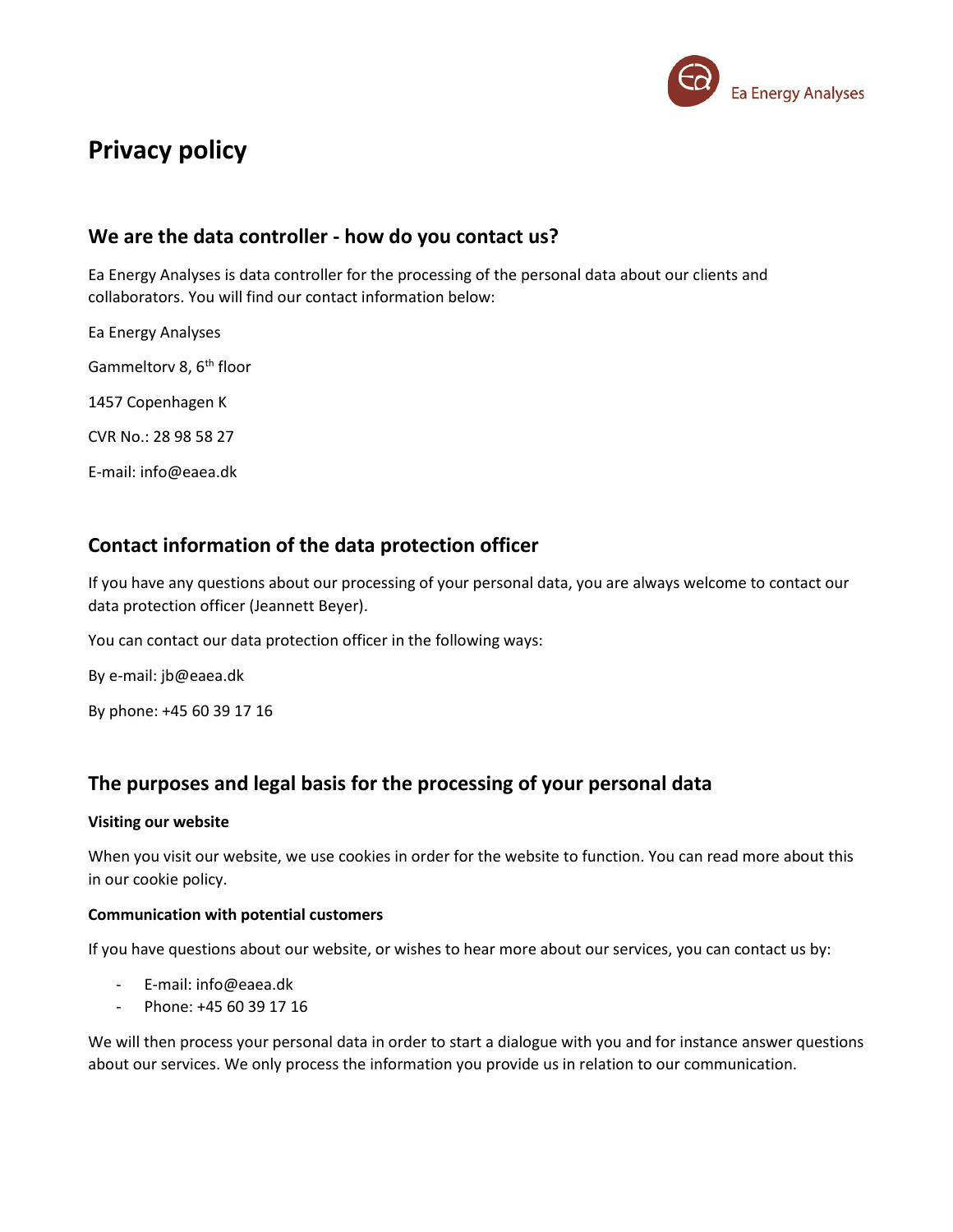

Typically, we process the following standard personal data: name, email address, phone number.

The processing of your personal data is based on Article 6 (1) (e) of the Data Protection Regulation.

We delete our communication with you, when it is clear whether you want our services or not.

Should there be a special case where a need to keep your personal data for a longer time arises, this will potentially be the case.

### **Clients**

We have a need to communicate with our clients, to ensure that the service is delivered correctly. For this purpose, we may treat information about name, address, services, special agreements, payment information and similar.

The processing of these personal data is based on Article 6 (1) (b) of the Data Protection Regulation.

### **Accounting**

We are required to keep all accounting documents in accordance with the Bookkeeping Guide. This means that we keep invoices and similar accounting documents for use in bookkeeping. From these, standard personal data such as name, address and description of service can appear.

The processing of these personal data is based on Article 6 (1) of the Data Protection Regulation.

We keep this information for a minimum of 5 years after the current accounting year has finished.

#### **Job applications**

We are happy to receive job applications in order to establish if they meet a hiring need in our company.

If you send a job application to us, the processing of your personal data is based on Article 6 (1) (f) of the Data Protection Regulation.

If you have sent us an unsolicited application, we will quickly assess if your application has relevance, and then delete your information, if there is no match.

If you have sent an application for a posted position, we will remove your application in case you are not hired, and immediately after the right candidate for the position has been found.

If you are part of a recruitment process and/or are hired for the position, we will give you separate information about how we treat your information in relation to this.

### **Other data controllers**

We make use of suppliers to handle systems to organise our work.

### **Recipients of your personal information**

We do not share your personal information to third parties.